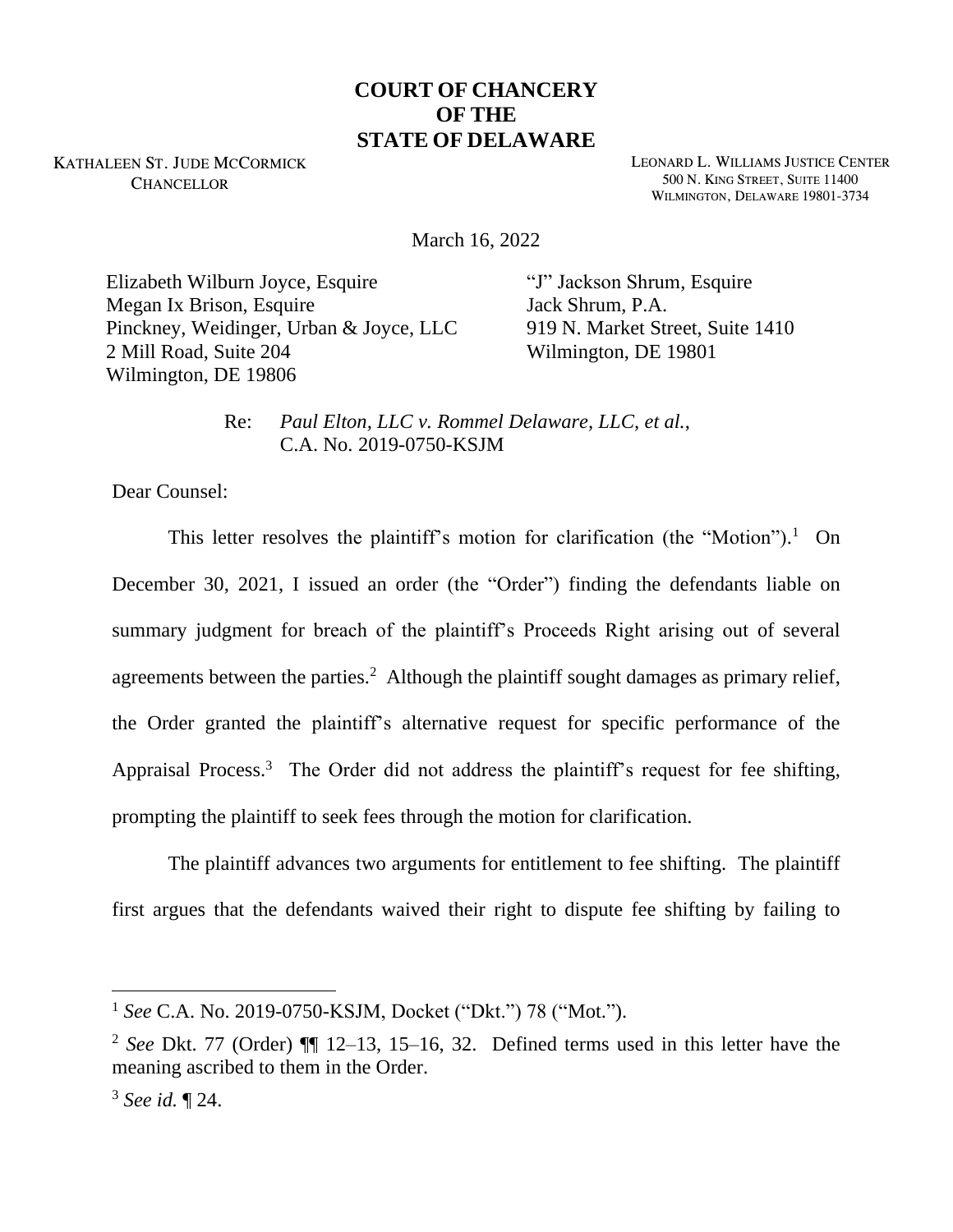address the issue in their answering brief in opposition to summary judgment.<sup>4</sup> The plaintiff next argues that it is entitled to fee shifting under a contractual provision of the Lease Agreement.

The defendants did not waive their ability to dispute fee shifting. The plaintiff requested fees as part of its damages and the defendants argued generally against a damages award both in briefing and at oral argument.<sup>5</sup> While it may have been prudent for the defendants to address the fee issue more specifically, their general argument on damages is sufficient to have preserved the response to the plaintiff's fee-shifting arguments.

Turning to the plaintiff's second argument, this court follows the American Rule when considering whether to award attorneys' fees. "Under the American Rule, litigants are expected to bear their own costs of litigation absent some special circumstances that warrant a shifting of attorneys' fees, which, in equity, may be awarded at the discretion of the court."<sup>6</sup> One of the exceptions to the American Rule, however, is that parties may agree to shift fees contractually.<sup>7</sup>

One method of doing so is through the use of indemnification provisions, but such provisions "are presumed *not* to require reimbursement for attorneys' fees incurred as a result of substantive litigation between the parties to the agreement absent a clear and

<sup>4</sup> *See* Mot. ¶ 4.

<sup>5</sup> *See* Dkt. 71, Defs.' Answering Br. at 20–25; Dkt. 76, Oral Arg. Tr. 50:7–52:20.

<sup>6</sup> *Beck v. Atl. Coast PLC*, 868 A.2d 840, 850 (Del. Ch. 2005).

<sup>7</sup> *See Sternberg v. Nanticoke Mem'l Hosp., Inc.*, 62 A.3d 1212, 1218 (Del. 2013).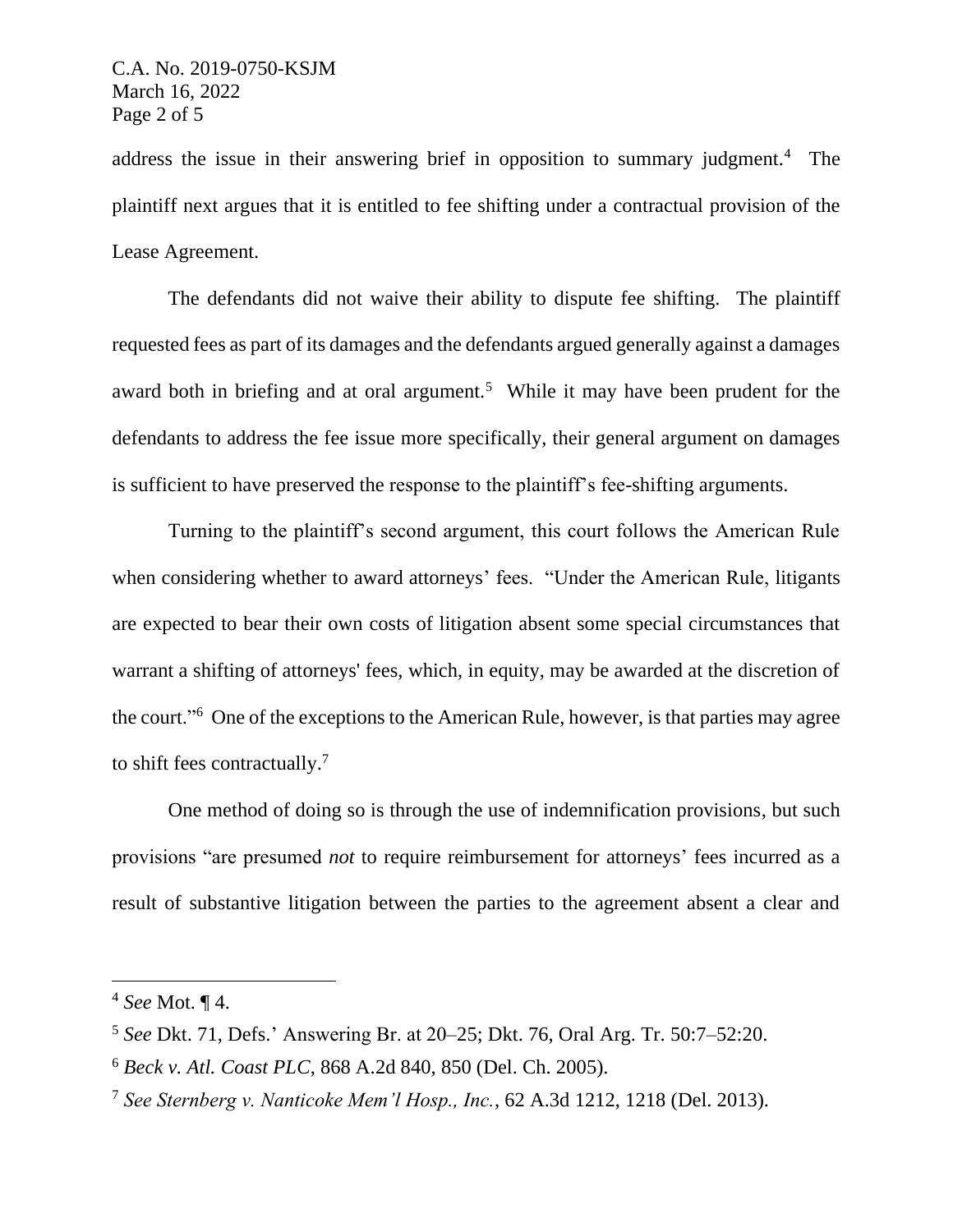C.A. No. 2019-0750-KSJM March 16, 2022 Page 3 of 5

unequivocal articulation of that intent."<sup>8</sup> This presumption prevents broadly written indemnification provisions, which may be intended only to hold the indemnitee harmless from claims brought by third parties to the contract, from "swallow[ing] the American Rule."<sup>9</sup> Thus, "purely contractual indemnification provisions only shift first-party claims if the contract explicitly so provides." $10$ 

The plaintiff relies on an indemnification provision in Section 16(a) of the Lease

Agreement provides, which provides in relevant part:

Tenant hereby releases and covenants that it will indemnify, defend and hold harmless Landlord, its officers, directors, employees and agents, and any lessor or mortgagee of the Property, from and against any and all claims, suits, proceedings, actions, causes of action, responsibility, liabilities, payments, demands and expenses (*including reasonable attorney's fees*) in connection with or arising from: . . . (iii) any default, breach, violation or nonperformance of any provision of this Lease by Tenant; . . . and/or (ix) the exercise of any rights by Landlord under this Lease.<sup>11</sup>

The plaintiff points to subsections (iii) and (ix) of this provision as bases for fee-shifting,

contending that the Order held that the Tenant violated the Lease Agreement and that the

plaintiff was exercising its right as a Landlord under the Lease by pursuing this litigation.<sup>12</sup>

<sup>8</sup> *TranSched Sys. Ltd. v. Versyss Transit Sols., LLC*, 2012 WL 1415466, at \*2 (Del. Super. Ct. Mar. 29, 2012) (emphasis in original).

<sup>9</sup> *Senior Hous. Cap., LLC v. SHP Senior Hous. Fund, LLC*, 2013 WL 1955012, at \*44 (Del. Ch. May 13, 2013).

<sup>&</sup>lt;sup>10</sup> *Great Hill Equity P'rs IV, LP v. SIG Growth Equity Fund I, LLLP, 2020 WL 7861336,* at \*5 (Del. Ch. Dec. 31, 2020).

<sup>&</sup>lt;sup>11</sup> Dkt. 49, Brison Aff. Ex. 6 (Lease Agreement  $\P$  16(a) (emphasis added).

<sup>12</sup> *See* Mot. ¶¶ 3, 7.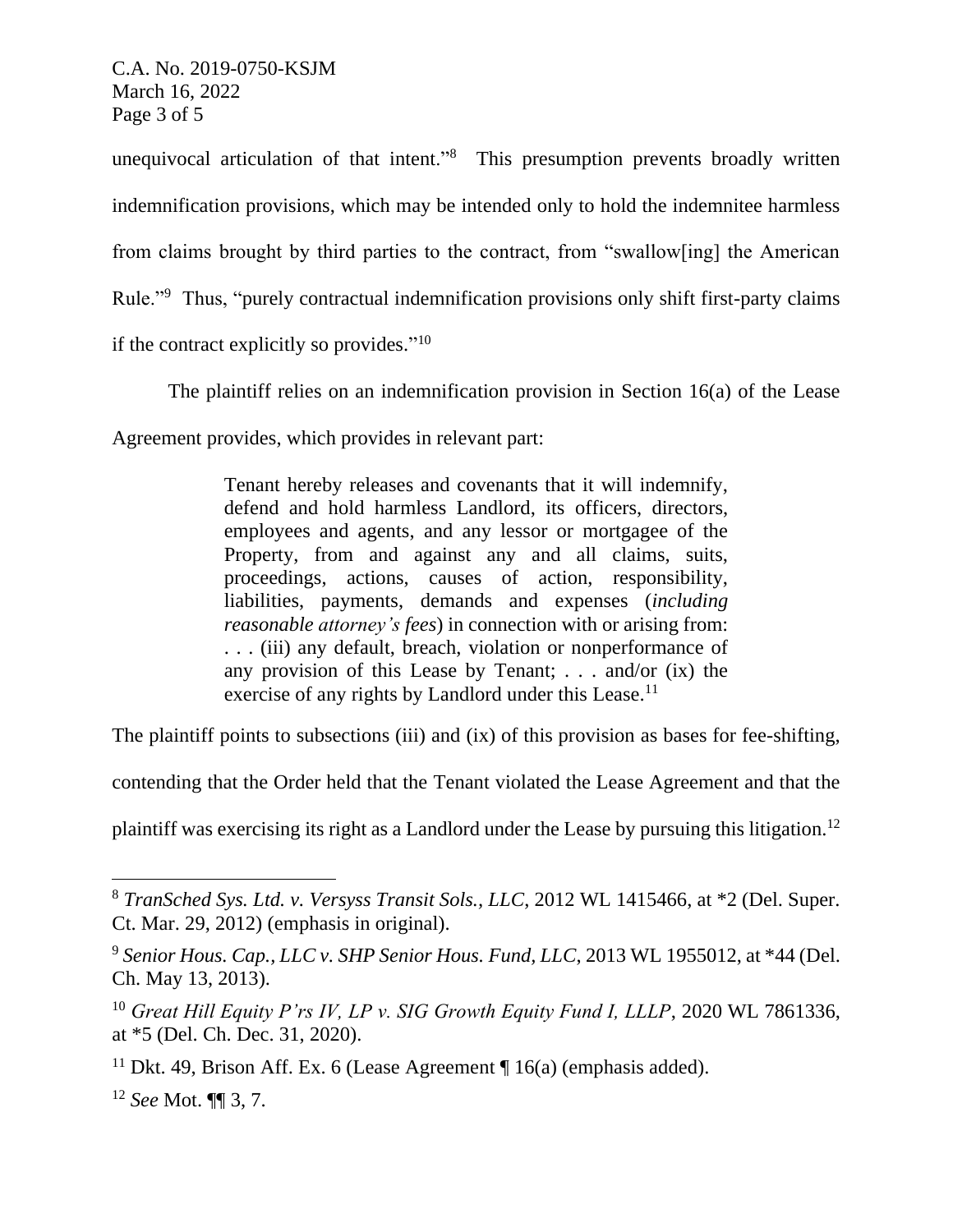## C.A. No. 2019-0750-KSJM March 16, 2022 Page 4 of 5

The plaintiff's argument fails in light of a separate provision of the Lease Agreement. Specifically, Section 44 of the Lease Agreement provides, in pertinent part, that "[t]he prevailing party in the arbitration shall, in addition to such other relief as may be granted, be entitled to a reasonable sum as and for such party's costs and expenses incurred, including attorneys' fees."<sup>13</sup>

When a contract contains both an indemnification provision and a "prevailing party" provision elsewhere in the contract, the courts of this state will not construe the indemnification provision to allow first-party fee-shifting. For example, in *Deere & Co. v. Exelon Generation Acqs., LLC*, the Superior Court rejected a party's claim for feeshifting under an indemnification provision that allowed the indemnitee to recover from losses arising out of "any breach or nonperformance of any of the covenants or agreements of [indemnitor] contained in this Agreement."<sup>14</sup> The court noted that the parties had included specific fee-shifting language in two separate sections of the relevant contract that awarded attorneys' fees to the prevailing party.<sup>15</sup>

So too here. Section 16(a)(iii) of the Lease Agreement, the first subsection on which the plaintiff relies, requires the defendants to hold the plaintiff harmless from attorneys' fees and other losses arising out of "any default, breach, violation or nonperformance of

<sup>&</sup>lt;sup>13</sup> Lease Agreement § 44.

<sup>14</sup> 2016 WL 6879525, at \*1 (Del. Super. Ct. Nov. 22, 2016).

<sup>15</sup> *See id.* at \*2; *see also Great Hill*, 2020 WL 7861336, at \*6 (holding that the parties were not entitled to fee-shifting under the relevant contract's indemnification provision because the contract contained a prevailing party provision).